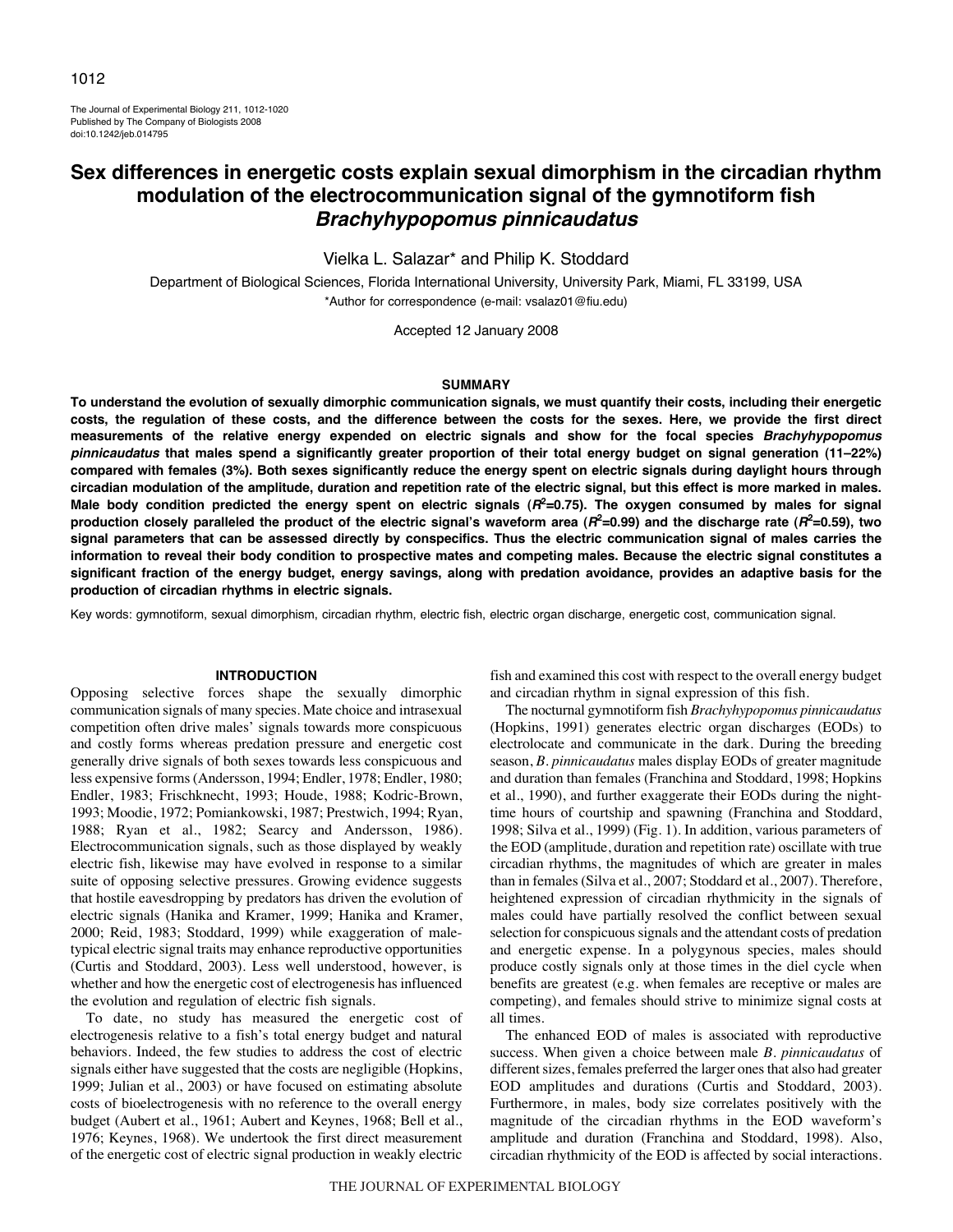



Fig. 1. The gymnotiform fish Brachyhypopomus pinnicaudatus shows strong sexual dimorphism in tail morphology and amplitude and duration of the electric organ discharge (EOD) waveform (Hopkins et al., 1990). Males show pronounced day–night differences in the EOD (Franchina and Stoddard, 1998). Shaded areas on each fish's body show the location of the bilateral electric organs.

The enhanced EOD circadian rhythms observed in *B. pinnicaudatus* males attenuate gradually under social isolation and recover during social stimulation, and although social interactions with both sexes restore a socially isolated male's EOD circadian rhythm enhancement, male social stimuli induce a bigger and faster effect (Franchina et al., 2001). Furthermore, social interaction enhances the EOD discharge rate during the night (Silva et al., 2007). The EOD reduction observed during social isolation suggests that the nocturnal signal enhancements could be energetically costly, perhaps too costly to keep when no social benefit is to be gained (Terleph and Moller, 2003).

Therefore, we asked whether the daytime reductions in the electric signal waveform and repetition rate might save sufficient energy to confer selective advantage upon the male signaler and thus help to explain the existence of the well-documented sexually dimorphic circadian rhythms in the EOD waveforms and discharge rates of *Brachyhypopomus* (Franchina et al., 2001; Franchina and Stoddard, 1998; Hagedorn, 1995; Silva et al., 2007; Silva et al., 1999; Stoddard et al., 2003). To this end, we used respirometry and pharmacological manipulations to obtain direct measurements of the relative energy expended in electric signals.

# **MATERIALS AND METHODS Experimental approach**

We partitioned the energy budgets of 10 male and 10 female sexually mature *B. pinnicaudatus* by measuring EOD waveform, EOD repetition rate and the oxygen consumption rate  $(\dot{V}_{O_2})$  while we applied successively two pharmacological agents that suppressed different energetic components: the GABAA binding enhancer (+)metomidate HCl suppressed locomotion, and the curare analog flaxedil blocked motor synapses on myogenic tissue including the electric organ, thus silencing the electric signal (details below). The body length of the tested males ranged from 19.0 to 27.0 cm and their body mass ranged from 11.8 to 17.3 g. Females' body length ranged from 13.9 to 18.4 cm and their body mass ranged from 6.6 to 13.6 g. Fish were fasted 24 h prior to the experiments, sufficient time for gut clearance. We measured and partitioned costs of activity, standard metabolic rate (SMR, minimum energy required to sustain basal physiological processes under a specified set of standard experimental conditions) and electrogenesis by day for both sexes.

# **EOD measurements**

Fish were transported from the outdoor colony to an indoor aquarium (2801, 122 cm×46 cm×50 cm length×width×height, filled with air-saturated water at a conductivity of 100  $\mu$ S cm<sup>-1</sup>) inside a temperature-controlled room  $(25^{\circ}C)$  on a 12 h:12 h



Fig. 2. (A) Schematic diagram of the respirometry tank set-up used to record EOD values and oxygen consumption rates simultaneously. EODs were digitized from carbon electrodes at opposite sides of the tank while the fish rested inside an unglazed ceramic tube. This tube was connected to a peristaltic pump and to the oxygen electrodes, which measured oxygen levels in the water as it was pumped at a constant flow rate. ADC, analog–digital converter. (B) Sample data from one male showing reduction of oxygen consumption with the two drug treatments. Metomidate abolishes activity, but not electrogenesis. Flaxedil, a curare analog, blocks the EOD as well. The difference between oxygen consumed at baseline with no drugs versus oxygen consumed following metomidate treatment is proportional to the energetic cost of ventilation and muscle tone plus any locomotion the fish attempts in the respirometry tube ( $V_{O_2,other}$ ). The difference between oxygen consumed following metomidate versus flaxedil and metomidate treatment ( $\dot{V}_{\text{O}_2,\text{EOD}}$ ) is proportional to the energetic cost of electrogenesis at rest. The remaining oxygen consumption ( $V_{\text{O}_2,\text{SMB}}$ ) indicates the relative standard metabolic rate, the energetic cost of cellular metabolism at ambient temperature (27°C).

light:dark cycle. The EODs were detected by a pair of carbon rod electrodes (23 cm long, 6 mm diameter) located at opposite ends of the tank (Fig. 2A) and amplified by an AC-coupled differential amplifier (Charles Ward Electronics BMA-200, Ardmore, PA, USA), 1 Hz high-pass filter, 10 kHz low-pass filter,  $\times$ 200 gain for males and  $\times$  500 gain for females. Online analysis was used to locate all the EODs in a 1 s train and calculate the mean values for the discharge rate, peak-to-peak amplitude  $(mVcm^{-1})$  at 10 cm) and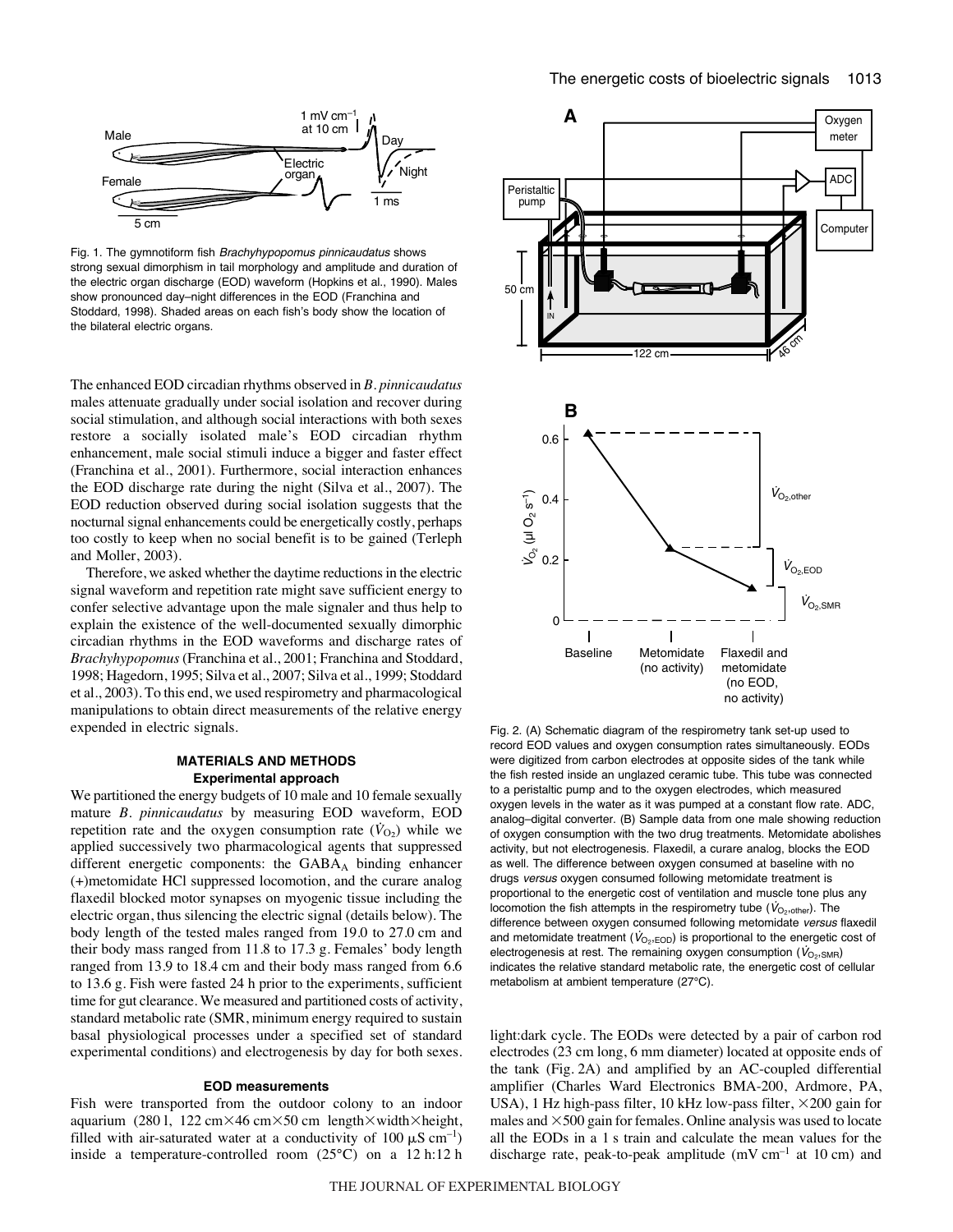duration (ms). The duration of the EOD waveform was measured at 10% of the peak-to-peak amplitude to minimize sampling artifacts (Franchina et al., 2001; Franchina and Stoddard, 1998; Hopkins et al., 1990).

Power output (energy per EOD waveform  $\times$  EOD repetition rate) of the electric organ (EOD power) could be calculated as the product of voltage and current. But EOD power cannot be measured directly or modeled simply in gymnotiform fish because the electric field is spatially complex (Stoddard et al., 1999). Fortunately, we can obtain repeatable measures of electric field strength distant from the fish (Franchina and Stoddard, 1998). From Ohm's Law, *I*=*V*/*r*, so current (*I*) varies directly with the electric field (*V*). Resistance (*r*) can be treated as a constant if water conductivity is constant (held at 100  $\mu$ S cm<sup>-1</sup>) and we assume tissue resistance is similar across individuals. With *r* constant, *V*<sup>2</sup> is proportional to power (*VI*), thus the time integral of  $V^2$  is a valid and useful proxy of EOD power that lets us compare power output between individuals. This assumption is explored further in the Discussion. To obtain a representative proxy for electric field strength, we digitized headminus-tail EOD waveforms of each fish across a 1.2 m length, using a calibrated and repeatable geometry (Franchina and Stoddard, 1998).

# **Daytime respirometry**

We estimated the entire energy budget of active fish using oxygen consumption as a proxy for energy expenditure. To avoid adverse effects of social isolation on the fish's EOD (Franchina et al., 2001), a small male and a female were housed together with the test fish during the 24 h fasting period. An unglazed ceramic tube  $(3.2 \text{ cm } i.d., 28.5 \text{ cm } \log, 223 \text{ ml})$  was used as the respirometry chamber because its interference with the fish's electric field is negligible. The respirometry apparatus consisted of a peristaltic pump (Masterflex L/S, Model 77200-62, Cole-Parmer Instrument Co., Vernon Hills, IL, USA), a pair of  $O<sub>2</sub>$ -recording chambers with a temperature-compensated Clarke oxygen electrode (Analytical Sensors, Inc., model D012, Sugar Land, TX, USA) inside each one, and the respirometry chamber, all connected with Tygon® flexible plastic tubing (Fig. 2A). The gills of anesthetized fish (see below for procedure) were irrigated continuously with air-saturated water pumped into the mouth.

We measured the oxygen concentration in the water as the peristaltic pump drove air-saturated tank water through the entire apparatus at an average flow rate of  $30 \text{ ml min}^{-1}$ . A two-channel polarographic oxygen and temperature meter (Cameron Instruments Co., model OM200, Port Aransas, TX, USA) recorded readings from oxygen electrodes on the intake and outflow of the chamber (Fig. 2A). The oxygen electrode's zero end was calibrated once at the start of an experiment with a fresh solution of 100 mg of sodium sulfite per 5 ml of 0.1 mol  $l^{-1}$  sodium borate, while the high end (saturation level) was re-calibrated with air-saturated water. Data from the polarographic meter were simultaneously conveyed to the computer as it sampled and analyzed the electric signal data.

# **Pharmacological partition of the energy budget**

After collecting control data from a resting fish  $(\dot{V}_{O_2, \text{total}})$  using the respirometry apparatus, we induced the fish for 10 min with a 15 p.p.m. solution of  $(+)$ metomidate HCl, a GABA<sub>A</sub> binding enhancer that inhibits motor activity but not the EOD. Then the fish's gills were irrigated with a 5 p.p.m. maintenance solution of metomidate at a flow rate of 30 ml  $min^{-1}$  (Hattingh et al., 1975). We measured  $O_2$  consumption rate ( $\dot{V}_{O_2, \text{metomidate}}$ ) until it stabilized, typically 30 min after induction. At the concentration we used, metomidate increases EOD amplitude by 10% over 2 h (M. R. Markham, personal communication), but our measurements were completed in 30 min, over which time metomidate has no measurable effect on the EOD. Next we completely silenced the EOD by injecting the fish intramuscularly with  $3 \mu g g^{-1}$  fish of the curare analog flaxedil (gallamine triethiodide; Sigma, St Louis, MO, USA), a nicotinic acetylcholine receptor blocker. Again we recorded  $O_2$  consumption ( $\dot{V}_{O2, \text{metomidate&flaxedil}}$ ). At the end of a pharmacological experimental set, the test fish's gills were irrigated with air-saturated water until it recovered from the drug effects.

By subtracting oxygen consumption rates  $(\dot{V}_{Q2})$  across the different pharmacological manipulations, we calculated the rates associated with the different energy budget components (Fig. 2B), standard metabolic rate  $(\dot{V}_{O_2,SMR} = \dot{V}_{O_2,metomidate\&flaxedil})$ , electric signal production ( $\dot{V}_{\text{O}_2,\text{EOD}} = \dot{V}_{\text{O}_2,\text{metomidate}} - \dot{V}_{\text{O}_2,\text{metomidate\&flaxedil}}$ ), and everything else such as activity, muscle tone and ventilation  $(\dot{V}_{O_2,\text{other}} = \dot{V}_{O_2,\text{total}} - \dot{V}_{O_2,\text{SMR}} - \dot{V}_{O_2,\text{EOD}})$ . We used regression analysis to evaluate the relationship between EOD power and the dependent variable  $\dot{V}_{\text{O}_2,\text{EOD}}$ , during daytime. In addition, to assess the ancillary effects of the drugs we used, we reversed the order of drug treatment in five additional males.

#### **Night-time methods**

We measured oxygen consumption during normal nocturnal activity by sealing two fish of the same sex and size in a large tank. The fish were separated by a plastic screen to allow electrical interaction but to prevent fighting, which might suppress the loser's EOD. The tank was sealed with an acrylic lid that covered the entire water surface. One  $O_2$  electrode was mounted in the lid so that oxygen concentration in the chamber could be recorded continuously for 9h. The difference between the final and initial oxygen concentrations equaled the total oxygen consumed by the two fish. We assumed that fish in a pair consumed  $O_2$  at a similar rate since they were matched by weight and length. Thus we divided the total  $O<sub>2</sub>$  of the fish pair by two to calculate the mean  $O<sub>2</sub>$  consumption rate for each fish during the night. We could not perform the daytime pharmacological manipulations at night because the night-time changes in EOD values are altered by light and handling, and diminish in the absence of social stimulation (Franchina et al., 2001). Instead, we used two alternative models to estimate the relationship between  $\dot{V}_{\text{O}_2,\text{EOD}}$  and EOD power at night.

### **Models and data analyses**

Model 1 assumes an individual's  $\dot{V}_{\text{O}_2,\text{EOD}}$  increases linearly with the measured increase in EOD power at night. Model 2 assumes that the within-individual day-to-night changes follow the regression equations derived from the between-individual (same sex) data collected during the day (see Results, Fig. 3). For females, the two models produced indistinguishable values for modeled night-time  $\dot{V}_{\text{O}_2,\text{EOD}}$ , but for males, model 2 estimated mean night-time costs of electrogenesis to be about twice as high as those estimated by model 1. Both models assume that  $\dot{V}_{\text{O}_2,\text{EOD}}$  varies linearly with discharge rate, an assumption we justify on theoretical and empirical grounds. EOD waveforms are not affected by discharge rate across the normal range of rates (Franchina and Stoddard, 1998) so the energetic cost of the EOD should be determined by the ATP required to actively transport the charge-carrying ions  $(Na<sup>+</sup>$  and  $K<sup>+</sup>)$  back across excitable membranes following the action potentials. Empirically,  $V_{\text{O}_2,\text{EOD}}$  consumption varied linearly with EOD rate across males (Fig. 3C), though the data from females, with their low EOD power, were too noisy to establish a strong relationship (Fig. 3C). Even tighter relationships were obtained within individuals; however,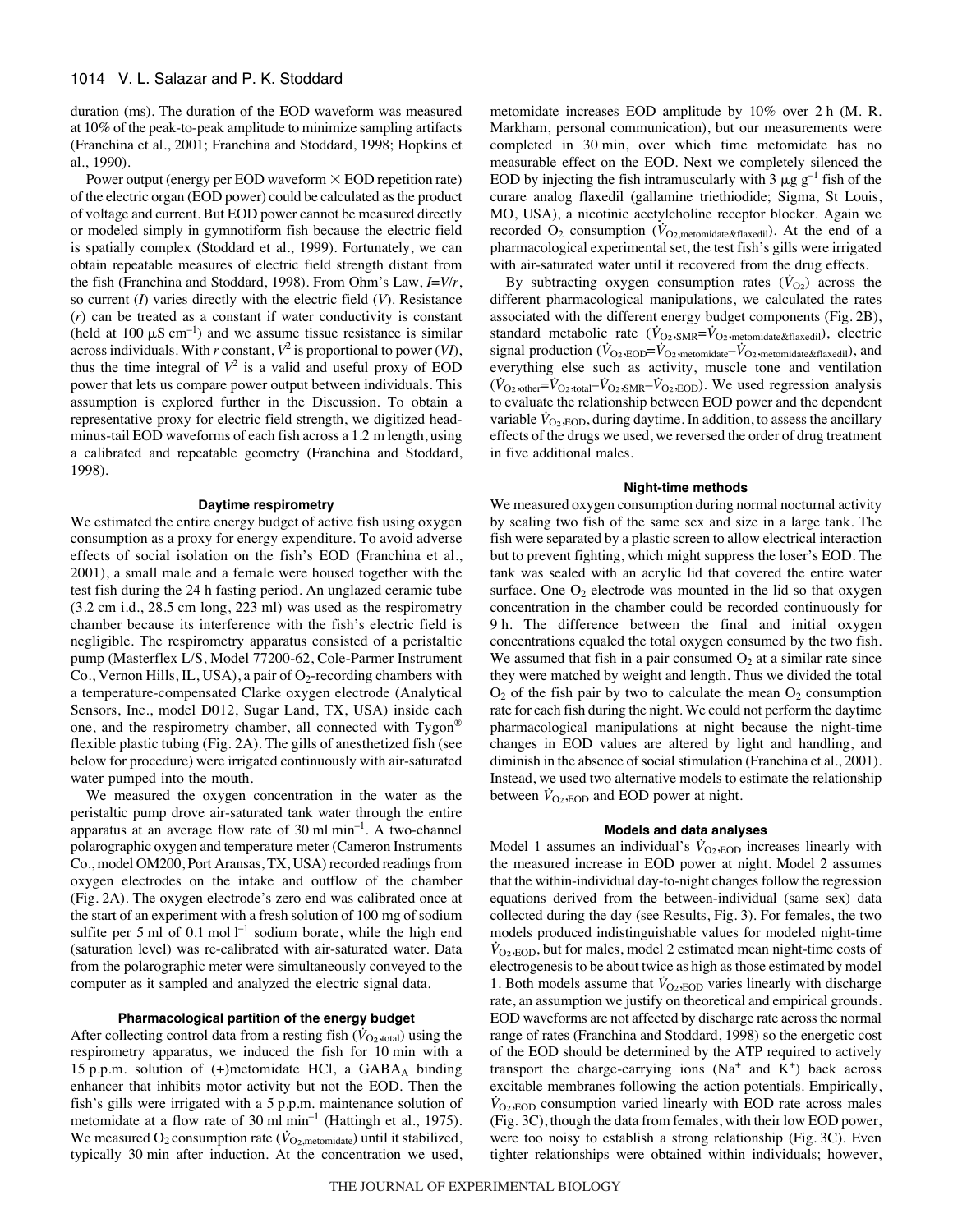

these relationships are methodologically problematic because sufficiently variable EOD rates were only evident in untranquilized fish, in which locomotor activity is likely to covary with EOD rate. Because EOD rates were altered significantly by our handling and drug treatments, we rescaled the day and night values for  $\dot{V}_{\text{O}_2,\text{EOD}}$ to comply with mean day and night rates recorded in our lab from resting and courting pairs of fish. We divided  $\dot{V}_{\text{O}_2,\text{EOD}}$  values by obtained discharge rates then multiplied by the sex-typical mean

Fig. 3. (A) Measured and modeled means and 95% confidence intervals of sex differences in the day and night energetic costs of bioelectrogenesis  $(\dot{V}_{\text{O}_2,\text{EOD}})$ , standard metabolic rate  $(\dot{V}_{\text{O}_2,\text{SMR}})$ , and activity  $(\dot{V}_{\text{O}_2,\text{other}})$ . The energetic cost of electrogenesis is a small component of the total energy budget in females but a significant component in males. In both sexes, aerobic activity represented a big portion of the total budget and thus, as expected,  $V_{\text{O}_2$ , other (which includes locomotion) increased dramatically at night. Energy budgets at night are modeled two ways: model 1 assumes electrogenesis costs increase linearly with EOD power; model 2 assumes individuals of each sex follow the same relationship between  $V_{\text{O}_2,\text{EOD}}$  and EOD power as that between individuals of the same sex (see B). (B) In both sexes the oxygen consumed per EOD, and thus its energetic cost, increases proportionally with the EOD power (males:  $y=3.32e-05x^{1.80}-1.03e-05$ ,  $R^2=0.99$ ; females:  $log y=1.06 log x-2.64$ ,  $R^2$ =0.79). Comparing males and females with similar oxygen consumption per EOD indicates that males emit more powerful EODs. However, male costs increase exponentially as EOD power increases. Error lines represent the 95% confidence intervals. One female outlier (not shown) fell more than 4 s.d. beyond the regression line and was removed from all analyses.

(C) In males, EOD rates are linearly related to residual  $V_{\text{O}_2, EOD}$  corrected for EOD power ( $R^2$ =0.56). The same relationship probably occurs in females as well, though the measured relationship does not significantly exceed measurement noise ( $R^2$ =0.15).

discharge rates (day 23.0 Hz for both sexes, night 75.6 Hz for males, 61.0 Hz for females, at  $27^{\circ}$ C).

All analyses and models were written in Matlab 7 with the Statistics Toolbox (script available upon request). Statistical analyses were all 2-tailed with  $\alpha$  set to 0.05. All values are expressed as means and 95% confidence intervals.  $\dot{V}_{\text{O}_2,\text{EOD}}$  values for females were normally distributed but those for males were not, thus we log transformed the male data to eliminate heteroscedasticity and used the transformed values in our analyses.

# **RESULTS**

#### **Sex differences in the energetic cost of electric signals**

The EOD was more energetically expensive for males than for females, and more energetically costly at night than during the day. Total daytime  $\dot{V}_{O_2}$  differed across the sexes (two-way ANOVA, dependent variable  $\dot{V}_{O_2}$  and fixed factors sex and time of day:  $F_{1,37}$ =11.60, *P*=0.002) and total  $\dot{V}_{O_2}$  differed significantly between day and night (*F*1,37=20.71, *P*=0.0001). Although absolute costs of activity  $(\dot{V}_{O_2,\text{other}})$  did not differ significantly between the two sexes (Wilcoxon rank-sum test, *P*=0.36), the cost of electrogenesis  $(\dot{V}_{O_2, EOD})$  was much higher for males than for females ( $P=0.028$ ), as was the standard metabolic rate ( $\dot{V}_{\text{O}_2,\text{SMR}}$ ; *P*<0.0001; Fig. 3A).

Oxygen consumed per EOD ( $\dot{V}_{\text{O}_2,\text{EOD}}$ /rate in  $\mu$ l O<sub>2</sub> EOD<sup>-1</sup>) varied tightly with measured EOD power  $(mV^2 \text{ cm}^{-1})$  in both sexes (Fig. 3B), confirming that the cost of electric signal production can be isolated accurately and measured with the methods we used. Oxygen consumed per EOD by males was best described by a power function of EOD power  $(y=3.32e-0.5x^{1.80}-1.03e-0.5, R^2=0.99,$ *F*>200, *P*<0.0001, where *x* is EOD power and *y* is oxygen consumed per EOD). For females, oxygen consumed per EOD was best described as a linear function of EOD power after log transformation (log*y*=1.06·log*x*–2.64, *R*<sup>2</sup> =0.79, *F*=26.0, *P*=0.001). Controlling for EOD power,  $\dot{V}_{\text{O}_2,\text{EOD}}$  varied linearly with EOD rate in males  $(R^2 = 0.56, F = 10.02, P = 0.013, Fig. 3C)$ . This relationship was weak in females  $(R^2=0.15, F=1.26, P=0.3, Fig. 3C)$ , perhaps because their values were closer to the noise floor of the measurement system.

### **The male EOD as a condition-dependent signal**

Body condition is commonly estimated as mass adjusted for body length (Jakob et al., 1996; Kotiaho, 1999; Marshall et al., 1999).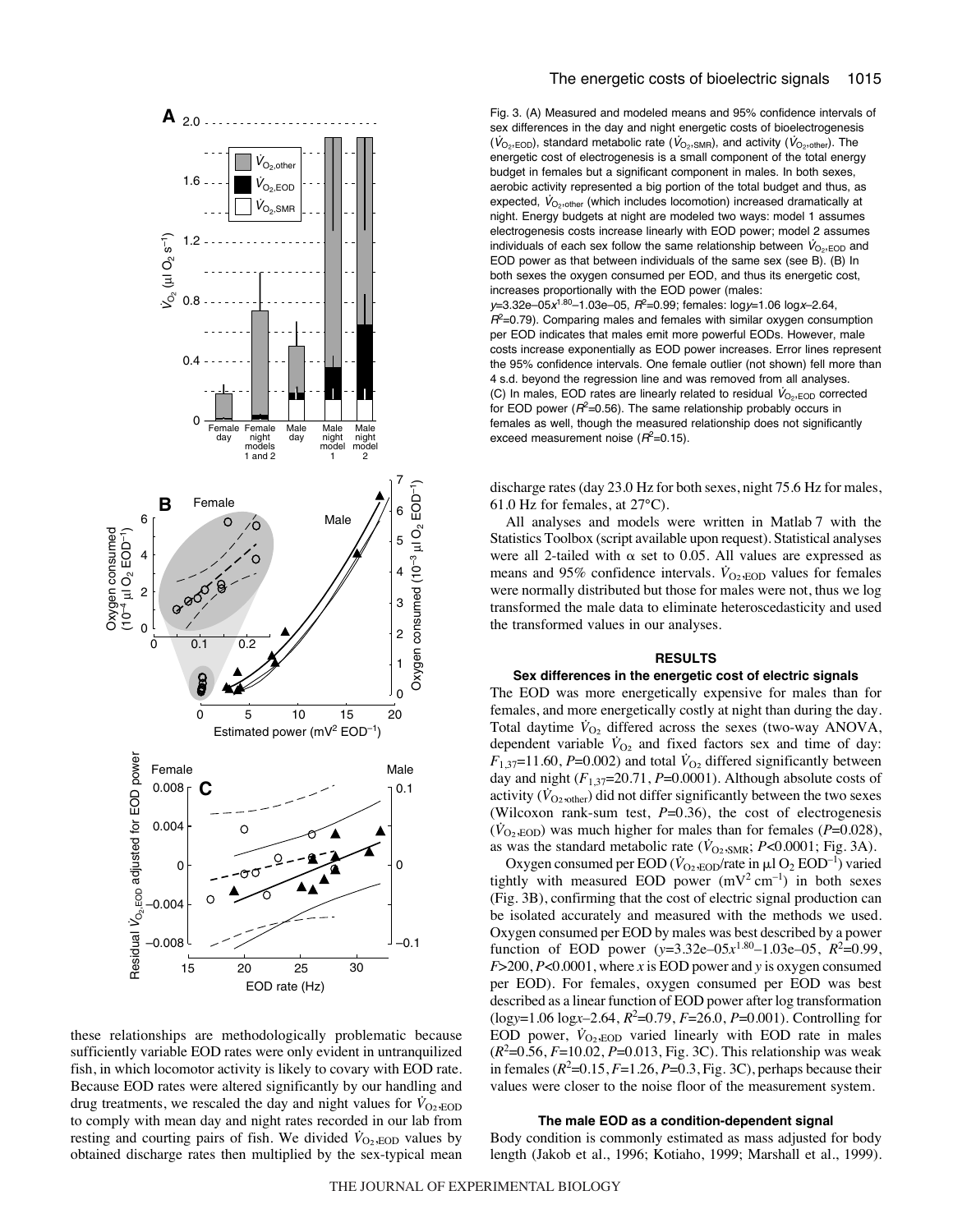

Fig. 4. Stepwise regression leverage plot shows residual male body mass and  $V_{\text{O}_2, \text{EOD}}$  after partialing out body length. Body mass adjusted for body length (i.e. how fat a male is for a given length) is a good indicator of body condition. How much energy a male is spending on electrogenesis can be inferred from the relationship between waveform and discharge rate (see Fig. 3B,C and Fig. 5B). Thus the amount of energy spent on electrogenesis, even during the day, can reveal a male's body condition.

Dashed lines represent the 95% confidence interval around the regression line.

While neither the male's body mass nor length alone was a good predictor of male  $\dot{V}_{\text{O}_2,\text{EOD}}$  (mass:  $R^2$ =0.34,  $F$ =4.16,  $P$ =0.08; length:  $R^2$ =0.05, *F*=0.43, *P*=0.53), male body mass robustly predicted  $V_{\text{O}_2,\text{EOD}}$  after partialing out body length with stepwise linear regression  $(R^2=0.75, F=10.29, P=0.008, Fig. 4)$ . The strong relationship between residuals of male body mass and  $O_2$  consumed in electrogenesis suggests that the EOD is a condition-dependent signal, one for which males pay a premium incremental cost for increased signal power (exponent 1.8). Among females, by contrast, body mass was sufficiently correlated with body length that either factor alone predicted  $\dot{V}_{\text{O}_2,\text{EOD}}$  (mass:  $R^2$ =0.76,  $F$ =9.52,  $P$ =0.014; length: *R*<sup>2</sup> =0.76, *F*=21.59, *P*=0.002).

# **Sex differences in the energetic cost of different EOD components**

Metabolic energy costs of the different EOD components differed strikingly between the sexes. During the night, the increase in the cost of electrogenesis in females resulted primarily from the nighttime rise of their EOD repetition rates, whereas the cost increase in males resulted from the night-time rise in both their repetition rates and EOD waveforms (Fig. 5). Diurnal reduction of EOD rate lowered the total daytime cost of electrogenesis by 70% for males and about 62% for females (Fig. 5B). Diurnal reduction of EOD waveform amplitude and duration reduced the daytime cost of electrogenesis by another 38–72% for males (models 1 and 2) but only 26% for females (models 1 and 2 identical). The combined diurnal reduction in the cost of electrogenesis was 81–92% for males and 72% for females.

Based on model 1, the EOD as a mean percentage of the males' total energy budget increased from 8.3% by day (where daytime  $V_{\text{O}_2,\text{EOD}}$  was 0.0038, 0.0244 and 0.1814  $\mu$ l O<sub>2</sub>s<sup>-1</sup> minimum, median and maximum, respectively) to 12–26% at night (night-time  $\dot{V}_{\text{O}_2,\text{EOD}}$ was 0.0131, 0.1095 and 0.3442  $\mu$ l O<sub>2</sub> s<sup>-1</sup> minimum, median and maximum, respectively). For females, the relative expense of the EOD remained unchanged between day and night, being 3.4% for both (daytime  $\dot{V}_{\text{O}_2,\text{EOD}}$  was 0.0024, 0.0042 and 0.0145  $\mu$ l O<sub>2</sub>s<sup>-1</sup> minimum, median and maximum, respectively; and night-time



Fig. 5. (A) B. pinnicaudatus of both sexes decrease their discharge rates by day, and males in particular decrease the amplitude and duration of the individual waveforms. (B) Shown for each sex are the relative costs in energetic expense attributable to diurnal reductions of EOD discharge rate (abscissa), EOD waveform (ordinate), and the combination of the two (area).

 $\dot{V}_{\text{O}_2,\text{EOD}}$  was 0.0053, 0.0125 and 0.0642  $\mu$ l O<sub>2</sub>s<sup>-1</sup> minimum, median and maximum, respectively). Across 24 h, bioelectrogenesis consumed 11–22.5% of the males' total energy budget (where 24 h  $\dot{V}_{\text{O}_2,\text{EOD}}$  in males was 0.0169, 0.1339 and 0.5256  $\mu$ l O<sub>2</sub>s<sup>-1</sup> minimum, median and maximum, respectively) but only 3.4% of the females' (24 h  $\dot{V}_{\text{O}_2,\text{EOD}}$  in females was 0.0077, 0.0167 and 0.0787  $\mu$ l O<sub>2</sub>s<sup>-1</sup> minimum, median and maximum, respectively). Taken in the context of the entire energy budget, diurnal reduction of EOD pulse rate and waveform conferred a total daily energy saving of 7–16% for males and 2% for females (Fig. 3A and Fig. 5B).

### **DISCUSSION**

**How well do the drug treatments partition the energy budget?** The drugs we used to partition the energy budget target specific neurotransmitter systems rather than specific energetic compartments. Thus we do not expect perfect concordance between our methods and the true components of the energy budget. For instance, mean daytime  $\dot{V}_{\text{O}_2,\text{SMR}}$  of males (0.138  $\mu$ l O<sub>2</sub> s<sup>-1</sup>) was over an order of magnitude higher than that of females (0.0085  $\mu$ l O<sub>2</sub> s<sup>-1</sup>). We were not surprised to find that males have higher SMR than females because of the high energetic demands of reproductive competition among males. But even after adjustment for differences in body mass, this difference is still larger than we expected from a sex difference in global cellular metabolism alone. The sex difference in SMR could also result from a substantially higher cost of maintaining the male's electric organ. Thus our calculated  $V_{\text{O}_2,\text{SMR}}$  values may include some maintenance components of the electric organ beyond costs per discharge and we may have underestimated both the overall cost and sex difference in the cost of electrogenesis. Other sources of error probably include the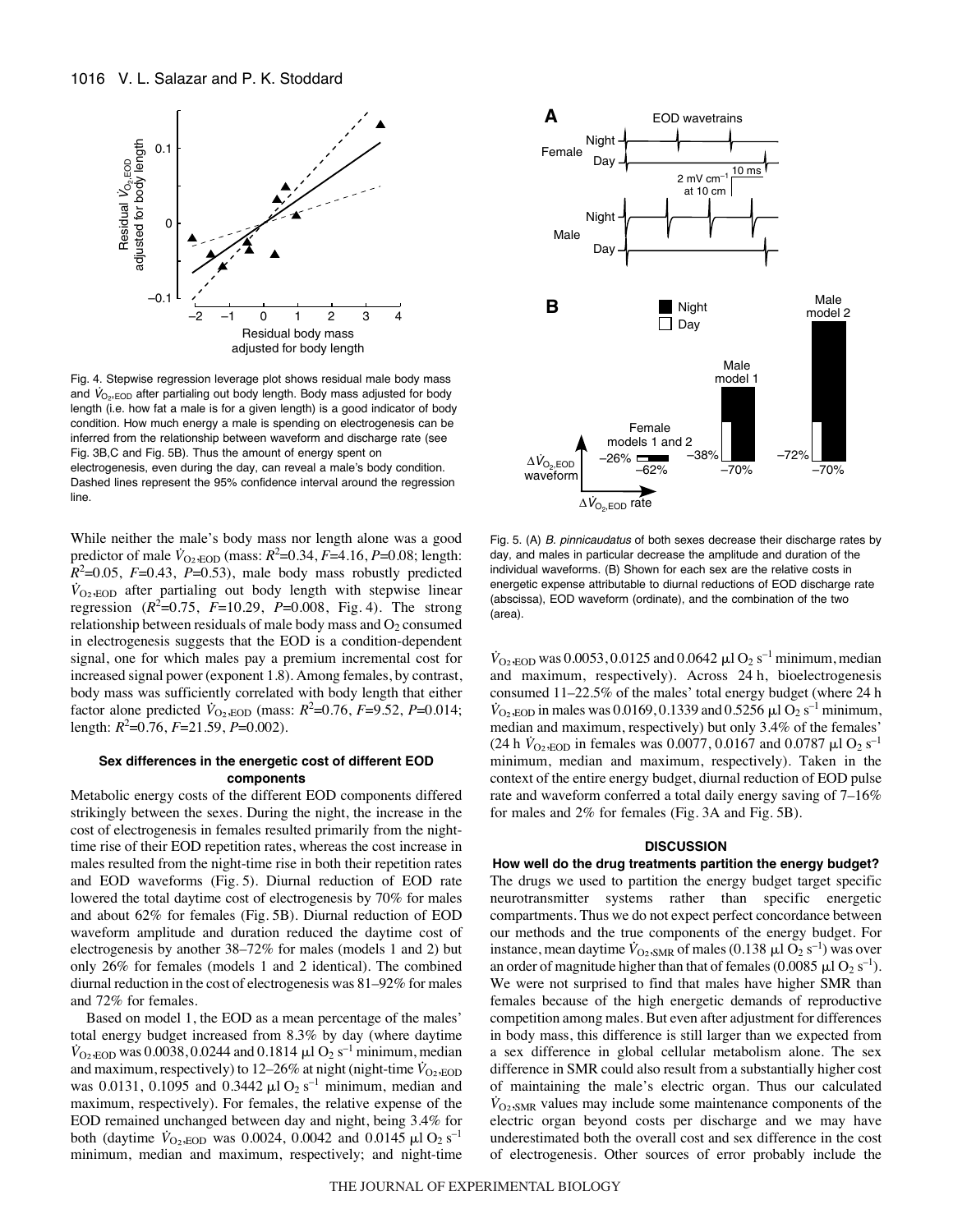differences in size, night-time activity levels, and signal strengths and rates between captive-reared and wild fish, as well as the proportionally higher measurement error for females due to their smaller EODs and lower metabolic rates. Curare analogs such as flaxedil probably quiet some cell groups in the brain and, as mentioned before, (+)metomidate HCl enhances the EOD waveform by 5–10% over 2 h. Any of these errors would change our numbers by a few per cent, but none of these is large enough to alter the general conclusions of our analysis.

# **Adaptive significance of the sex difference in the energetic cost of the different EOD components**

Sex differences in the energetic costs of different EOD components may reflect the relative adaptive importance of each component in the life histories of the two sexes. In the sexually dimorphic species *B. pinnicaudatus*, EOD waveforms of females are very much like those of sexually undifferentiated juveniles. So, if one assumes that the female EOD has not been altered significantly by sexual selection, it follows that the energetic costs of the female EOD are primarily those needed for electrolocation. Costing only 3.5% of her total energy budget, the female's electric signal appears relatively inexpensive, as postulated previously for weakly electric fish in general (Bell et al., 1976; Julian et al., 2003). This logic also suggests that the female's nightly increase of EOD rate facilitates electrolocation, an assumption strongly supported by experimental data demonstrating enhanced sensory acuity with increased discharge rate (Caputi et al., 2003; Heiligenberg, 1980; Lissmann and Machin, 1958). Because mature male and female *B. pinnicaudatus* show similar electrolocation thresholds (Stoddard et al., 2006), we believe that sex differences in electric signals, and the higher energetic costs for males, are a sole consequence of sexual selection for communication.

The nightly increases in amplitude and duration of the EOD waveform may be adaptations to advertise the social and sexual status of males and to a lesser extent of females. In other gymnotiform species, both sexes display dominance hierarchies (Black-Cleworth, 1970; Hagedorn, 1986; Hagedorn and Heiligenberg, 1985; Hopkins and Westby, 1986; Westby, 1975). For instance, female *B. occidentalis*(a congener of *B. pinnicaudatus*) are known to be highly territorial (Hagedorn, 1988) and captive males compete for refuge sites (Hagedorn and Zelick, 1989). In *B. pinnicaudatus*, dominance interactions are common within both sexes, but we suspect they play a bigger role in the reproductive success of males, which appear to advertise their social status through their EOD waveforms. For instance, *B. pinnicaudatus* males increase their EOD waveform more when presented with another male than when presented with a female (Franchina et al., 2001) and the magnitude of the changes depends on the relative sizes of their respective waveforms at the onset of the interaction (V.L.S., unpublished data).

Sexual selection appears to have left multiple signatures on the electric signal production of males. Assuming the validity of our estimated  $V_{\text{O}_2,\text{EOD}}$  at night, EODs of males are not only more energetically expensive than those of females, but also make the males more conspicuous to electroreceptive predators by diverting significant signal energy into the spectral sensitivity range of electrosensory predators (Hanika and Kramer, 1999; Hanika and Kramer, 2000; Stoddard, 1999; Stoddard, 2002). It follows that the enhanced night-time EODs of males may provide honest indicators of male quality since those males that display nocturnal enhancement of the EOD incur the greatest energetic costs and predation risks. Another indicator of honest sexual signaling is that the energetic cost of the males' EODs is positively related to their body condition. Studies using experimental manipulations of the condition of males are needed to characterize the role of the nightly EOD enhancement in *B. pinnicaudatus* males as a condition-dependent signal.

Our use of the time integral of  $V^2$  as a proxy of EOD power depends on the assumption that resistance (*r*) is constant across individuals. In fact, we believe that resistance is likely to be similar among members of each sex but to be systematically higher in females than males. Male *Brachyhypopomus pinnicaudatus* have longer and broader caudal filaments (tails) with flared tips, the 'feather-tails' for which they were named (Hopkins, 1991). These traits are thought to lower impedance between the electric organ and the surrounding water in male *B. pinnicaudatus* (Stoddard et al., 1999). Likewise, electrocytes of male *B. pinnicaudatus* have a lower membrane resistance than do those of females (M. R. Markham and P.K.S., unpublished data). Thus resistance is possibly an order of magnitude higher for females than for males. The effect of this difference can be seen in Fig. 3B as a rightward shift of female estimated EOD power towards the male values. For example, if  $r_{\text{female}} = 10r_{\text{male}}$ , we would shift females 10 times to the right, causing females to overlap the low-end cluster of males in estimated EOD power. At the same time, because body plans and membrane resistances are similar among members of each sex, uncertainty about sex differences in resistance does not affect our figures or conclusions about the relationship between EOD waveform and energy consumption within each sex. Further, resistance has no bearing on our analysis of sex differences in energy allocation.

# **Adaptive significance of circadian rhythms in electric signal production**

Male electric fish may enhance their EOD waveforms to advertise quality and may increase their EOD repetition rates both as signals of quality and to improve the acuity of electrolocation. But having improved the efficacy of a signal for its various functions, why reduce these parameters during the day? Both predation risk and metabolic energetic costs may account for the daytime signal reduction in males. Diurnal reductions in signal output (Franchina and Stoddard, 1998; Silva et al., 1999) confer significant energetic savings, especially in males as determined by our estimated nighttime  $\dot{V}_{\text{O}_2,\text{EOD}}$  values, a probable selective advantage of circadian rhythms in the different signal parameters. The males' EODs are not only more energetically expensive on average than those of females, but the low frequency spectral shifts, characteristic of the EOD waveform at night, render the signaler more conspicuous to electroreceptive predators (Hanika and Kramer, 1999; Hanika and Kramer, 2000; Stoddard, 1999), a common cost of sexual signals (Zuk and Kolluru, 1998). Nevertheless, if circadian rhythms in male EODs are solely adaptations to predation pressure, one might expect to find an inverse relationship between predation intensity and the sexually selected trait, in this case EOD circadian rhythms, similar to the signal trait variation seen in other fish such as guppies and sticklebacks (Candolin, 1997; Endler, 1978; Endler, 1980; Endler and Houde, 1995; Moodie, 1972). Males in populations subjected to strong predation pressure should display smaller EOD circadian rhythms on average (the EOD waveform should be less exaggerated at night to reduce conspicuousness, and the EOD repetition rate should be higher during the day to detect incoming predators), while those under low predation intensity should display more pronounced EOD circadian rhythms. Different geographical populations under different predation regimes often display rapid evolution, where predation pressure intensity leads to alternative life histories (Schoener et al., 2005; Yoshida et al., 2003). Perhaps such a pattern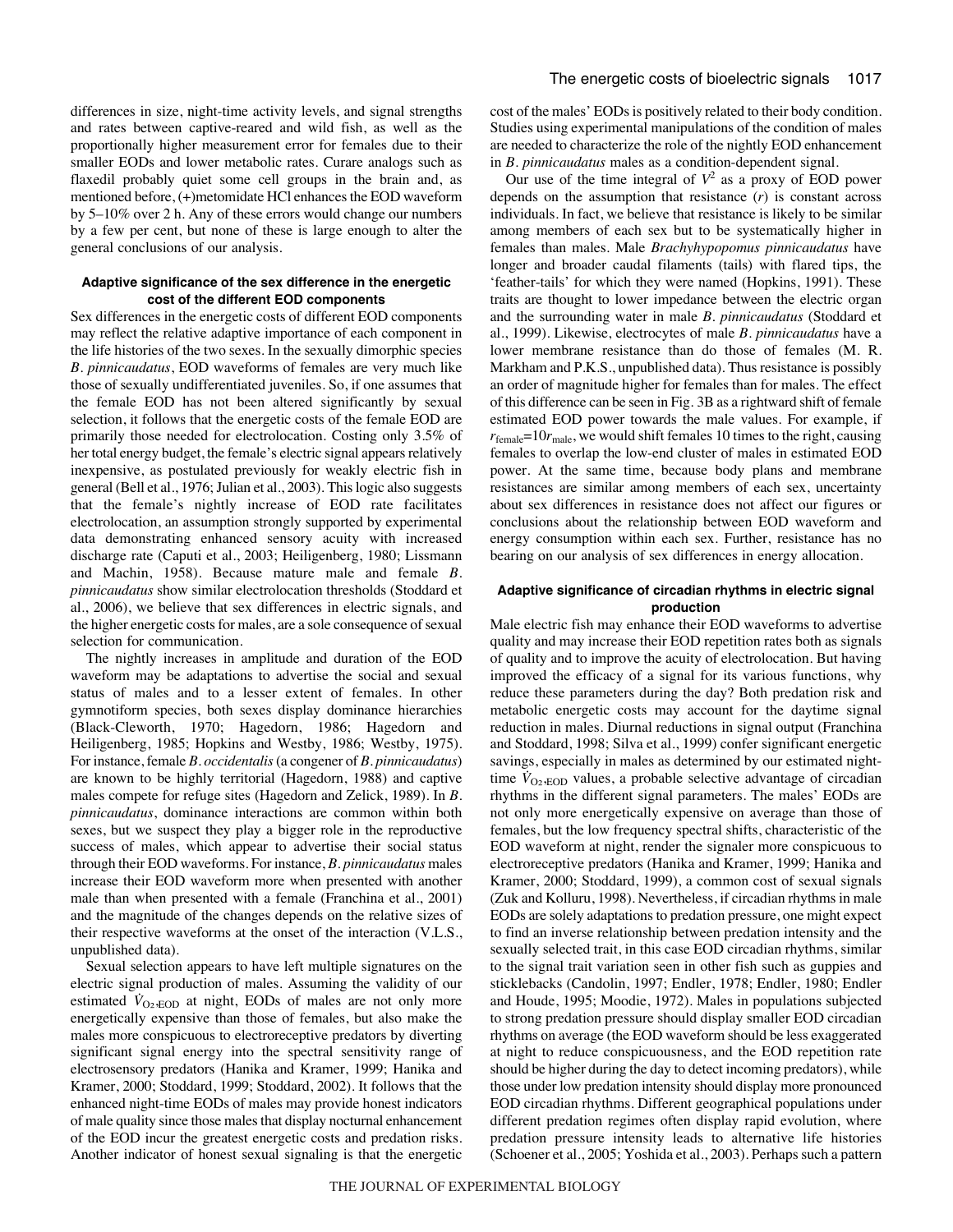# 1018 V. L. Salazar and P. K. Stoddard

may be present across *Brachyhypopomus* populations. Alternatively, if the magnitudes of circadian rhythms in the EODs remain unchanged across populations, regardless of differences in predation pressure, one would conclude that other selective pressures (i.e. energy conservation) sustain circadian oscillation of the sexually selected signal traits. Given that male *B. pinnicaudatus* from Uruguay and male *B. occidentalis* from Panama both display marked EOD circadian rhythms (Hagedorn, 1995; Silva et al., 1999), yet occupy habitats free of large electroreceptive predators (Eigenmann and Ward, 1905; Hagedorn, 1988; Silva et al., 2003), we suggest that the energetic cost of the enhanced night-time EOD is sufficient to sustain the persistence of strong circadian rhythms in the EODs of *Brachyhypopomus*.

### **How does the energetic cost of electric signals compare with the energetic cost of acoustic signals?**

We assume that the EOD has been subjected to selective forces similarly documented in other communication models, such as insects, frog and birds, to mention a few (Andersson, 1994). We compared the energetic cost of electric signals to the wellcharacterized acoustic signals across different organisms to gain an understanding of where electric signals fall in reference to the energetic cost of communication signals in general. For the purposes of this comparison, we used 'signaling' factorial scope, the organism's  $\dot{V}_{\text{O}_2,\text{signal}}$  divided by its  $\dot{V}_{\text{O}_2,\text{restring}}$ , where  $\dot{V}_{\text{O}_2,\text{signal}}$  is the oxygen consumption when the animal is signaling and  $\dot{V}_{O2, \text{resting}}$  is the oxygen consumption when the animal is silent. During both conditions the animals are stationary. The signaling factorial scope is a good metric for comparative studies because it standardizes the energetic allocation across the effective metabolic demand of the organism by measuring the factor by which communication exceeds the metabolic cost at resting level. Analysis of the signaling factorial scopes across acoustic signalers compared with electric fish in this study indicates that the energetic cost of electric signals falls within the high end of the orthopteran range, within the lower end of the anuran range, approximately five times the energetic cost of crowing in a non-passerine bird, and twice the energetic cost of singing in a passerine bird (Table 1).

In contrast to acoustic signals, electric signals spread locally but do not propagate through the environment (Hopkins, 1986). The fish's electric organ creates an electrostatic field, the strength of which decreases by three orders of magnitude just 10 cm from the fish (Assad et al., 1999; Assad et al., 1998; Stoddard et al., 1999). An electric fish needs to increase its EOD field strength by a factor of eight to double the range of its electric field (Hopkins, 1986). Differences between the physical transmission properties of acoustic and electric signals may increase the relative cost of EODs over acoustic signals when they are used for sexual advertisement. Because electric signals enable electrolocation as well as communication, electric fish need to generate their EODs continuously to monitor changes in their surroundings. This dual function of electric signals increases selective pressure for low cost

| Table 1. Comparison between the energetic cost of the electric signal of the gymnotiform B. pinnicaudatus and the Acoustic signals of |  |
|---------------------------------------------------------------------------------------------------------------------------------------|--|
| various representative taxa                                                                                                           |  |

|                                                    |                                 |       |      |                 | $\dot{V}_{\rm O_2}$        | $\dot{V}_{\rm O_2}$        | Factorial                  |                |
|----------------------------------------------------|---------------------------------|-------|------|-----------------|----------------------------|----------------------------|----------------------------|----------------|
|                                                    |                                 |       | Mean |                 | signal                     | resting                    | scope                      |                |
|                                                    |                                 |       | mass | Signal          | (ml $O2$                   | (ml $O2$                   | $(V_{O_2,signal}$          |                |
| Species name                                       | Common name                     | N     | (g)  | type            | $g^{-1}$ h <sup>-1</sup> ) | $g^{-1}$ h <sup>-1</sup> ) | $V_{O_2, \text{resting}})$ | Ref.           |
| Insecta - Orthoptera                               |                                 |       |      |                 |                            |                            |                            |                |
| Anurogryllus arboreus                              | Trilling short-tailed cricket   | 12, 8 | 0.40 | Acoustic call   | 3.576                      | 0.315                      | 11.35                      | 8              |
| Anurogryllus muticus                               | Trilling cricket                | 9     | 0.40 | Acoustic call   | 9.06                       | 1.7                        | 5.33                       | 7              |
| Gryllotalpa australis                              | Trilling cricket                | 7     | 0.87 | Acoustic call   | 4.883                      | 0.42                       | 11.63                      | 6              |
| Oecanthus celerinictus                             | Trilling tree cricket           | 5, 12 | 0.05 | Acoustic call   | 2.931                      | 0.437                      | 6.71                       | 8              |
| Oecanthus quadripunctatus                          | Trilling tree cricket           | 9, 12 | 0.05 | Acoustic call   | 3.342                      | 0.476                      | 7.02                       | 8              |
| Teleogryllus commodus                              | Chirping cricket                | ?     |      | Acoustic call   | 1.17                       | 0.85                       | 1.38                       | $\overline{7}$ |
| Teleogryllus oceanicus                             | Chirping cricket                | ?     |      | Acoustic call   | 0.27                       | 1.25                       | 0.22                       | $\overline{7}$ |
| Gryllus lineaticeps                                | Chirping variable field cricket | 16    | 0.53 | Acoustic call   | 0.774                      | 0.464                      | 1.67                       | 4              |
| Euconocephalus nasutus                             | Trilling katydid                | 12    | 0.68 | Acoustic call   | 15.79                      | 2.61                       | 6.05                       | 11             |
| Neoconocephalus robustus                           | Trilling katydid                | 8     | 0.88 | Acoustic call   | 13.88                      | 1.92                       | 7.23                       | 11             |
| Insecta - Lepidoptera                              |                                 |       |      |                 |                            |                            |                            |                |
| Achroia grisella                                   | Lesser wax moth                 | 108   | 0.01 | Ultrasonic call | 2.32                       | 1.34                       | 1.73                       | 10             |
| Osteichthyes-Gymnotiformes                         |                                 |       |      |                 |                            |                            |                            |                |
| Brachyhypopomus pinnicaudatus                      | Gymnotiform fish                | 10    | 14.1 | <b>EOD</b>      | 0.074                      | 0.014                      | 5.29                       | This study     |
| Amphibia - Anura                                   |                                 |       |      |                 |                            |                            |                            |                |
| Hyla cinerea                                       | Green treefrog                  | 10    | 5.1  | Acoustic call   | 0.77                       | 0.135                      | 5.70                       | 9              |
| Hyla gratiosa                                      | Barking treefrog                | 10    | 12.5 | Acoustic call   | 1.12                       | 0.105                      | 10.67                      | 9              |
| Hyla squirella                                     | Squirrel treefrog               | 9     | 2.6  | Acoustic call   | 2.11                       | 0.14                       | 15.07                      | 9              |
| Hyla versicolor                                    | Gray treefrog                   | 13    | 8.62 | Acoustic call   | 0.96                       | 0.08                       | 12.00                      | 12             |
| Hyperolius viridiflavus ommatostictus<br>Reed frog |                                 | 18    | 1.4  | Acoustic call   | 1.11                       | 0.29                       | 3.83                       | 3              |
| Physalaemus pustulosus                             | Túngara frog                    | 10, 9 | 1.7  | Acoustic call   | 0.35                       | 0.31                       | 1.13                       |                |
| Aves                                               |                                 |       |      |                 |                            |                            |                            |                |
| Thryothorus ludovicianus                           | Carolina wren                   | 4     | 21   | Song            | 9.3                        | 3.56                       | 2.61                       | 2              |
| Gallus gallus domesticus                           | Domestic rooster                | 13    | 1930 | Crowing         | 0.15                       | 1.02                       | 0.15                       | 5              |

 $V_{\rm O_2,signal}$ , signaling cost, i.e. metabolic rate during signalling;  $V_{\rm O_2, resting}$ , metabolic rate during resting; EOD, electric organ discharge; N, number of subjects tested. Whenever more than one N value is provided, the first N value corresponds to  $V_{\text{O}}$ <sub>signal</sub> and the second to  $V_{\text{O}}$ <sub>resting</sub>. Signaling factorial scope  $(\dot{V}_{\text{O}_2,\text{signal}}/\dot{V}_{\text{O}_2,\text{result}})$  was calculated to determine how much metabolism had increased during calling when compared with rest. For poikilotherms,  $\dot{V}_{\text{O}_2}$  data were obtained at a mean temperature of 25°C across all studies included here. References (Ref.): 1 (Bucher et al., 1982), 2 (Eberhardt, 1994), 3 (Grafe et al., 1992), 4 (Hoback and Wagner, 1997), 5 (Horn et al., 1995), 6 (Kavanagh, 1987), 7 (Lee and Loher, 1993), 8 (Prestwich and Walker, 1981), 9 (Prestwich et al., 1989), 10 (Reinhold et al., 1998), 11 (Stevens and Josephson, 1977), 12 (Taigen and Wells, 1985).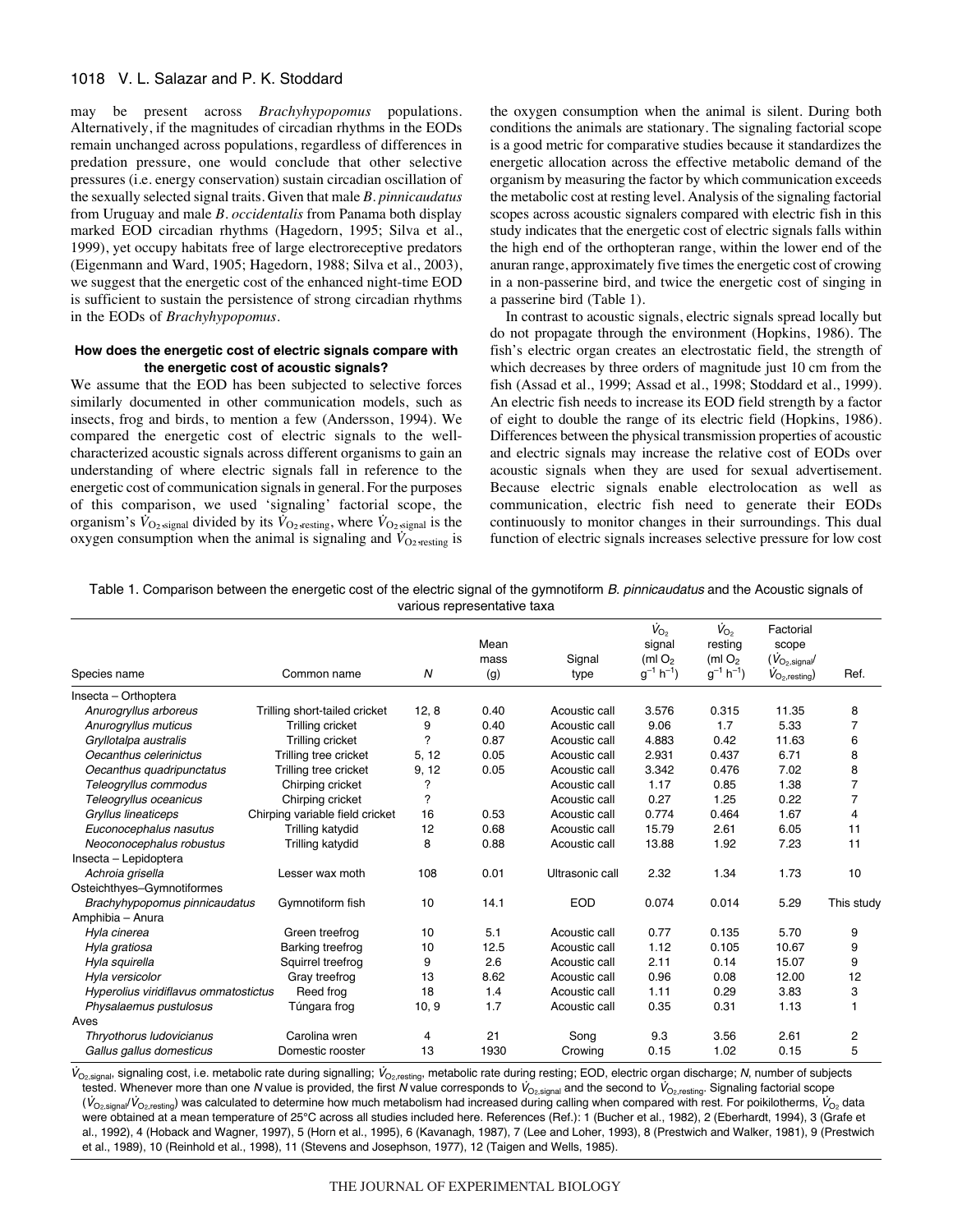signals because turning off the electric signal for prolonged periods of time eliminates the active electric sense, increasing the risk of predation from all aquatic piscivores.

We thank V. Apanius, S. Hiebert and C. Wood for methodological advice, K. Grant for metomidate, and J. Fourqurean for the loan of key equipment. We used data on discharge rates of courting fish collected by M. Kilburn and P.K.S. S. Allee, M. Bennett, A. Goldina, C. Hopkins, M. Markham, R. Markham, B. Rasnow, R. Suarez and T. Rawlings provided useful discussion and/or critical review of the manuscript. This work was supported by NIH-MBRS grant GM08205 to P.K.S. and an award from the FIU Tropical Biology Program contribution no. 139 to V.L.S. Experiments complied with NIH ʻPrinciples of Animal Care' publication no. 86-23, revised 1985, and were approved by the FIU IACUC.

#### **REFERENCES**

- Andersson, M. (1994). Sexual Selection. Princeton: Princeton University Press.
- **Assad, C., Rasnow, B., Stoddard, P. K. and Bower, J. M.** (1998). The electric organ discharges of the gymnotiform fishes. II. Eigenmannia. J. Comp. Physiol. A **183**, 419-432.
- **Assad, C., Rasnow, B. and Stoddard, P. K.** (1999). Electric organ discharges and electric images during electrolocation. J. Exp. Biol. **202**, 1185-1193.
- **Aubert, X. and Keynes, R. D.** (1968). The temperature changes during and after the discharge of the electric organ in Electrophorus electricus. Proc. R. Soc. Lond. B Biol. Sci. **169**, 241-263.
- **Aubert, X., Fessard, A. and Keynes, R. D.** (1961). The thermal events during and after the discharge of the electric organs of Torpedo and Electrophorus. In Bioelectrogenesis (ed. C. Chagas and A. Paes de Carvalho), pp. 136-146. Amsterdam: Elsevier.
- **Bell, C. C., Bradbury, J. and Russell, C. J.** (1976). The electric organ of a mormyrid as a current and voltage source. J. Comp. Physiol. **110**, 65-88.
- **Black-Cleworth, P.** (1970). The role of electric discharges in the non-reproductive behavior of Gymnotus carapo. Anim. Behav. Monogr. **3**, 1-77.
- **Bucher, T. L., Ryan, M. J. and Bartholomew, G. A.** (1982). Oxygen consumption during resting, calling, and nest building in the frog Physalaemus pustulosus. Physiol. Zool. **55**, 10-22.
- **Candolin, U.** (1997). Predation risk affects courtship and attractiveness of competing threespine stickleback males. Behav. Ecol. Sociobiol. **41**, 81-87.
- **Caputi, A. A., Aguilera, P. A. and Castelló, M. E.** (2003). Probability and amplitude of novelty responses as a function of the change in contrast of the reafferent image in G. carapo. J. Exp. Biol. **206**, 999-1010.
- **Curtis, C. C. and Stoddard, P. K.** (2003). Mate preference in female electric fish, Brachyhypopomus pinnicaudatus. Anim. Behav. **66**, 329-336.
- **Eberhardt, L. S.** (1994). Oxygen consumption during singing by male Carolina wrens (Thryothorus ludovicianus). Auk **111**, 124-130.
- **Eigenmann, C. H. and Ward, D. P.** (1905). The gymnotidae. Proc. Wash. Acad. Sci. **7**, 157-189.
- **Endler, J. A.** (1978). A predator's view of animal color patterns. Evol. Biol. **11**, 319- 364.
- **Endler, J. A.** (1980). Natural selection on color patterns in Poecilia reticulata. Evolution **34**, 76-91.
- **Endler, J. A.** (1983). Natural and sexual selection on color patterns in Poecilia reticulata. Environ. Biol. Fishes **9**, 173-190.
- **Endler, J. A. and Houde, A. E.** (1995). Geographic variation in female preferences for male traits in Poecilia reticulata. Evolution **49**, 456-468.
- **Franchina, C. R. and Stoddard, P. K.** (1998). Plasticity of the electric organ discharge waveform of the electric fish Brachyhypopomus pinnicaudatus. I. Quantification of day-night changes. J. Comp. Physiol. A **183**, 759-768.
- **Franchina, C. R., Salazar, V., Volmar, C. H. and Stoddard, P. K.** (2001). Plasticity of the electric organ discharge waveform of the electric fish Brachyhypopomus pinnicaudatus: II. Social effects. J. Comp. Physiol. A **187**, 45-52.
- **Frischknecht, M.** (1993). The breeding colouration of male three-spined sticklebacks (Gasterosteus aculeatus) as an indicator of energy investment in vigour. Evol. Ecol. **7**, 439-450.
- **Grafe, T. U., Schmuck, R. and Linsenmair, K. E.** (1992). Reproductive energetics of the African reed frogs, Hyperolius viridiflavus and Hyperolius marmoratus. Physiol. Zool. **65**, 153-171.
- Hagedorn, M. (1986). The ecology, courtship and mating of gymnotiform electric fish. In Electroreception (ed. T. H. Bullock and W. Heiligenberg), pp. 497-525. New York: Wiley.
- Hagedorn, M. (1988). Ecology and behavior of a pulse-type electric fish, Hypopomus occidentalis (Gymnotiformes, Hypopomidae), in a freshwater stream in Panama. Copeia **2**, 324-335.
- Hagedorn, M. (1995). The electric fish *Hypopomus occidentalis* can rapidly modulate the amplitude and duration of its electric organ discharges. Anim. Behav. **49**, 1409- 1413.
- **Hagedorn, M. and Heiligenberg, W.** (1985). Court and spark: electric signals in the courtship and mating of gymnotoid fish. Anim. Behav. **33**, 254-265.
- **Hagedorn, M. and Zelick, R.** (1989). Relative dominance among males is expressed in the electric organ discharge characteristics of a weakly electric fish. Anim. Behav. **38**, 520-525.
- **Hanika, S. and Kramer, B.** (1999). Electric organ discharges of mormyrid fish as a possible cue for predatory catfish. Naturwissenschaften **86**, 286-288.
- **Hanika, S. and Kramer, B.** (2000). Electrosensoty prey detection in the African sharptooth catfish, Clarias gariepinus (Clariidae), of a weakly electric mormyrid fish,
- the bulldog (Marcusenius macrolepidotus). Behav. Ecol. Sociobiol. **48**, 218-228. **Hattingh, J., Fourie, F. L. and Van Vuren, J. H.** (1975). The transport of freshwater fish. J. Fish Biol. **7**, 447-449.

**Heiligenberg, W.** (1980). The evaluation of electroreceptive feedback in a gymnotoid fish with pulse-type electric organ discharges. J. Comp. Physiol. A **138**, 173-185.

- **Hoback, W. W. and Wagner, W. E. J.** (1997). The energetic cost of calling in the variable field cricket, Gryllus lineaticeps. Physiol. Entomol. **22**, 286-290.
- **Hopkins, C. D.** (1986). Temporal structure of non-propagated electric communication signals. Brain Behav. Evol. **28**, 43-59.
- **Hopkins, C. D.** (1991). Hypopomus pinnicaudatus (Hypopomidae) a new species of gymnotiform fish from South America. Copeia **1**, 151-161. **Hopkins, C. D.** (1999). Design features for electric communication. J. Exp. Biol. **202**,
- 1217-1228.
- **Hopkins, C. D. and Westby, G. W. M.** (1986). Time domain processing of electric organ discharge waveforms by pulse-type electric fish. Brain Behav. Evol. **29**, 77- 104.
- **Hopkins, C. D., Comfort, N. C., Bastian, J. and Bass, A. H.** (1990). Functional analysis of sexual dimorphism in an electric fish, Hypopomus pinnicaudatus, order Gymnotiformes. Brain Behav. Evol. **35**, 350-367.
- **Horn, A. G., Leonard, M. L. and Weary, D. M.** (1995). Oxygen consumption during crowing by roosters: talk is cheap. Anim. Behav. **50**, 1171-1175.
- **Houde, A. E.** (1988). The effects of female choice and male-male competition on the mating success of male guppies. Anim. Behav. **36**, 888-896.
- **Jakob, E. M., Marshall, S. D. and Uetz, G. W.** (1996). Estimating fitness: a comparison of body condition indices. Oikos **77**, 61-67.
- 
- **Julian, D., Crampton, W. G. R., Wohlgemuth, S. E. and Albert, J. S.** (2003). Oxygen consumption in weakly electric Neotropical fishes. Oecologia **442**, 502-511. **Kavanagh, M. W.** (1987). The efficiency of sound production in two cricket species, Gryllotalpa australis and Teleogryllus commodus (Orthoptera: Grylloidea). J. Exp. Biol. **130**, 107-119.
- **Keynes, R. D.** (1968). The temperature changes during and after the discharge of the electric organ in Malapterurus electricus. Proc. R. Soc. Lond. B Biol. Sci. **169**, 265- 274.
- **Kodric-Brown, A.** (1993). Female choice of multiple male criteria in guppies: interacting effects of dominance, coloration and courtship. Behav. Ecol. Sociobiol. **32**, 415-420.
- **Kotiaho, J. S.** (1999). Estimating fitness: comparison of body condition indices revisited. Oikos **87**, 399-400.
- **Lee, H. J. and Loher, W.** (1993). The mating strategy of the male short-tailed cricket Anurogryllus muticus De Geer. Ethology **95**, 327-344.
- **Lissmann, H. W. and Machin, K. E.** (1958). The mechanism of object location in Gymnarchus niloticus and similar fish. J. Exp. Biol. **35**, 451-486.
- **Marshall, S. D., Barrow, J. H., Jakob, E. M. and Uetz, G. W.** (1999). Re-estimating fitness: can scaling issuses confound condition indices? Oikos **87**, 401-402.
- **Moodie, G. E. E.** (1972). Predation, natural selection and adaptation in an unusual threespine stickleback. Heredity **28**, 155-167.
- **Pomiankowski, A.** (1987). The cost of choice in sexual selection. J. Theor. Biol. **128**, 195-218.
- Prestwich, K. N. (1994). The energetics of acoustic signaling in anurans and insects. Am. Zool. **34**, 625-643.
- **Prestwich, K. N. and Walker, T. J.** (1981). Energetics of singing in crickets: effects of temperature in three trilling species (Orthoptera: Gryllidae). J. Comp. Physiol. B **143**, 199-212.
- **Prestwich, K. N., Brugger, K. E. and Topping, M.** (1989). Energy and communication in three species of hylid frogs: power input, power output and efficiency. J. Exp. Biol. **144**, 53-80.
- **Reid, S.** (1983). La biologia de los bagres rayados Pseudoplatystoma fasciatum y P. tigrinum en la cuenca del rio Apure-Venezuela. Rev. Unellez Cienc. Tecnol. **1**, 13- 41.
- **Reinhold, K., Greenfield, M. D., Jang, Y. and Broce, A.** (1998). Energetic cost of sexual attractiveness: ultrasonic advertisement in wax moths. Anim. Behav. **55**, 905- 913.
- **Ryan, M. J.** (1988). Energy, calling and selection. Am. Zool. **28**, 885-898.
- **Ryan, M. J., Tuttle, M. D. and Rand, A. S.** (1982). Bat predation and sexual advertisement in a neotropical anuran. Am. Nat. **119**, 136-139.
- **Schoener, T. W., Losos, J. B. and Spiller, D. B.** (2005). Island biogeography of populations: an introduced species transforms survival patterns. Science **310**, 1807- 1809.
- **Searcy, W. A. and Andersson, M.** (1986). Sexual selection and the evolution of song.
- Annu. Rev. Ecol. Syst. **17**, 507-533. **Silva, A., Quintana, L., Galeano, M., Errandonea, P. and Macadar, O.** (1999). Water temperature sensitivity of the EOD waveform in Brachyhypopomus pinnicaudatus. J. Comp. Physiol. A **185**, 187-198.
- **Silva, A., Quintana, L., Galeano, M. and Errandonea, P.** (2003). Biogeography and breeding in Gymnotiformes from Uruguay. Environ. Biol. Fishes **66**, 329-338.
- **Silva, A., Perrone, R. and Macadar, O.** (2007). Environmental, seasonal, and social modulations of basal activity in a weakly electric fish. Physiol. Behav. **90**, 525-536.
- **Stevens, E. D. and Josephson, R. K.** (1977). Metabolic rate and body temperature in singing katydids. Physiol. Zool. **50**, 31-42.
- **Stoddard, P. K.** (1999). Predation enhances complexity in the evolution of electric fish signals. Nature **400**, 254-256.
- **Stoddard, P. K.** (2002). Electric signals: predation, sex, and environmental constraints. In Advances in the Study of Behaviour. Vol. 31 (ed. P. J. B. Slater, J. S. Rosenblatt, C. T. Snowdon and T. J. Roper), pp. 201-242. New York, London: Academic Press.
- **Stoddard, P. K., Rasnow, B. and Assad, C.** (1999). Electric organ discharges of gymnotiform fishes: III. Brachyhypopomus. J. Comp. Physiol. A **184**, 609-630.
- **Stoddard, P. K., Markham, M. R. and Salazar, V. L.** (2003). Serotonin modulates the electric waveform of the gymnotiform electric fish Brachyhypopomus pinnicaudatus. J. Exp. Biol. **206**, 1353-1362.
- **Stoddard, P. K., Zakon, H. H., Markham, M. R. and McAnelly, L.** (2006). Regulation and modulation of electric waveforms in gymnotiform electric fish. J. Comp. Physiol. A **192**, 513-624.